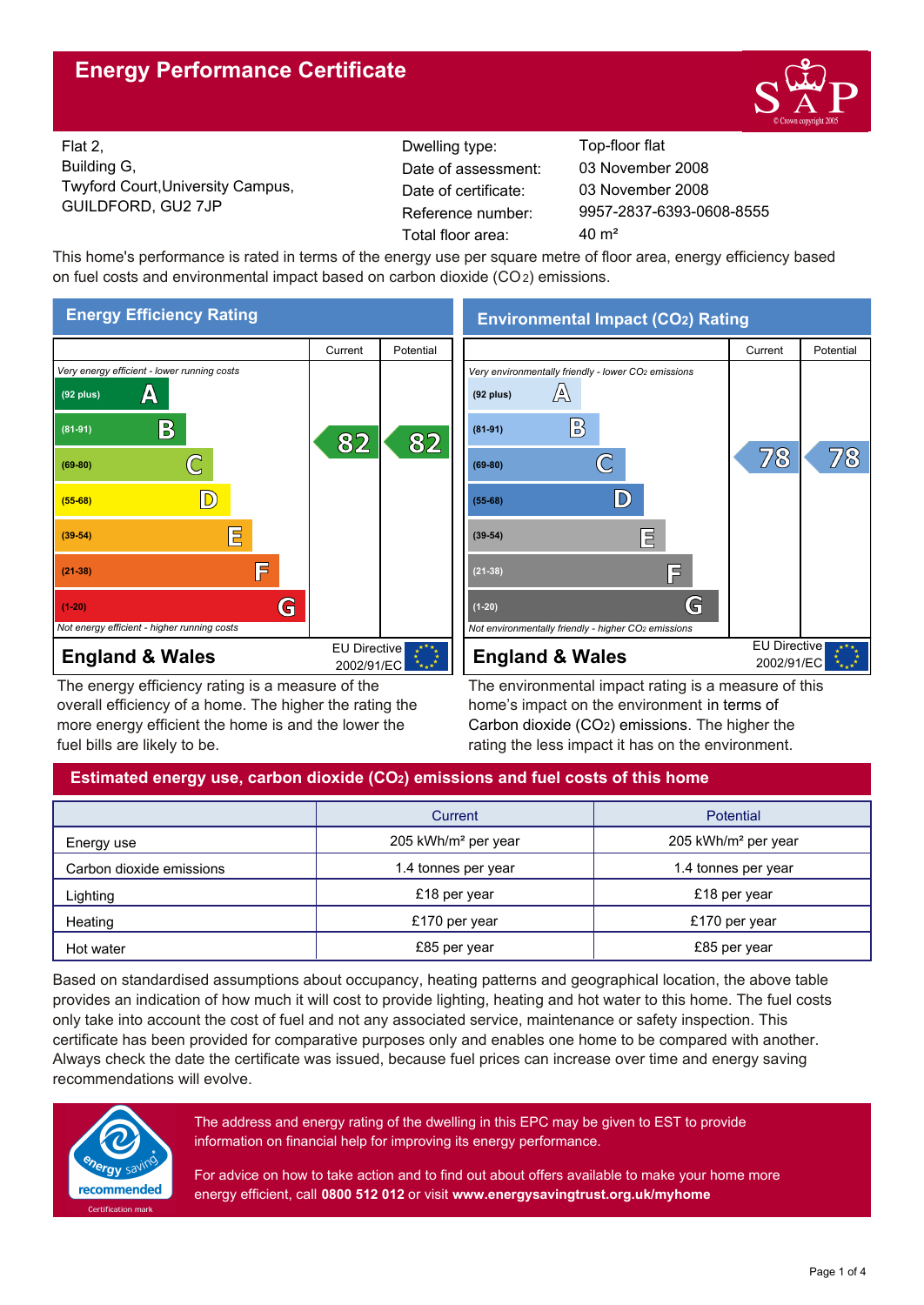### **About this document**

The Energy Performance Certificate for this dwelling was produced following an energy assessment undertaken by a qualified assessor, accredited by Elmhurst Energy Systems, to a scheme authorised by the Government. This certificate was produced using the RdSAP 2005 assessment methodology and has been produced under the Energy Performance of Buildings (Certificates and Inspections) (England and Wales) Regulations 2007 as amended. A copy of the certificate has been lodged on a national register.

| Assessor's accreditation number: | EES/002004                                     |
|----------------------------------|------------------------------------------------|
| Assessor's name:                 | Gary John Ryan                                 |
| Company name/trading name:       | <b>Energy Assess UK Limited</b>                |
| Address:                         | 5 Bryanstone Close, Guildford, Surrey, GU2 9UJ |
| Phone number:                    | 07894 801 963                                  |
| Fax number:                      | 01483 829557                                   |
| E-mail address:                  | gary@energyassessuk.com                        |
| Related party disclosure:        |                                                |

### **If you have a complaint or wish to confirm that the certificate is genuine**

Details of the assessor and the relevant accreditation scheme are as above. You can get contact details of the accreditation scheme from their website at www.elmhurstenergy.co.uk together with details of their procedures for confirming authenticity of a certificate and for making a complaint.

## **About the building's performance ratings**

The ratings on the certificate provide a measure of the building's overall energy efficiency and its environmental impact, calculated in accordance with a national methodology that takes into account factors such as insulation, heating and hot water systems, ventilation and fuels used. The average Energy Efficiency Rating for a dwelling in England and Wales is band E (rating 46).

Not all buildings are used in the same way, so energy ratings use 'standard occupancy' assumptions which may be different from the specific way you use your home. Different methods of calculation are used for homes and for other buildings. Details can be found at www.communities.gov.uk/epbd.

Buildings that are more energy efficient use less energy, save money and help protect the environment. A building with a rating of 100 would cost almost nothing to heat and light and would cause almost no carbon emissions. The potential ratings on the certificate describe how close this building could get to 100 if all the cost effective recommended improvements were implemented.

## **About the impact of buildings on the environment**

One of the biggest contributors to global warming is carbon dioxide. The way we use energy in buildings causes emissions of carbon. The energy we use for heating, lighting and power in homes produces over a quarter of the UK's carbon dioxide emissions and other buildings produce a further one-sixth.

The average household causes about 6 tonnes of carbon dioxide every year. Adopting the recommendations in this report can reduce emissions and protect the environment. You could reduce emissions even more by switching to renewable energy sources. In addition there are many simple everyday measures that will save money, improve comfort and reduce the impact on the environment. Some examples are given at the end of this report.

#### **Visit the Government's website at www.communities.gov.uk/epbd to:**

- Find how to confirm the authenticity of an energy performance certificate
- Find how to make a complaint about a certificate or the assessor who produced it •
- Learn more about the national register where this certificate has been lodged •
- Learn more about energy efficiency and reducing energy consumption •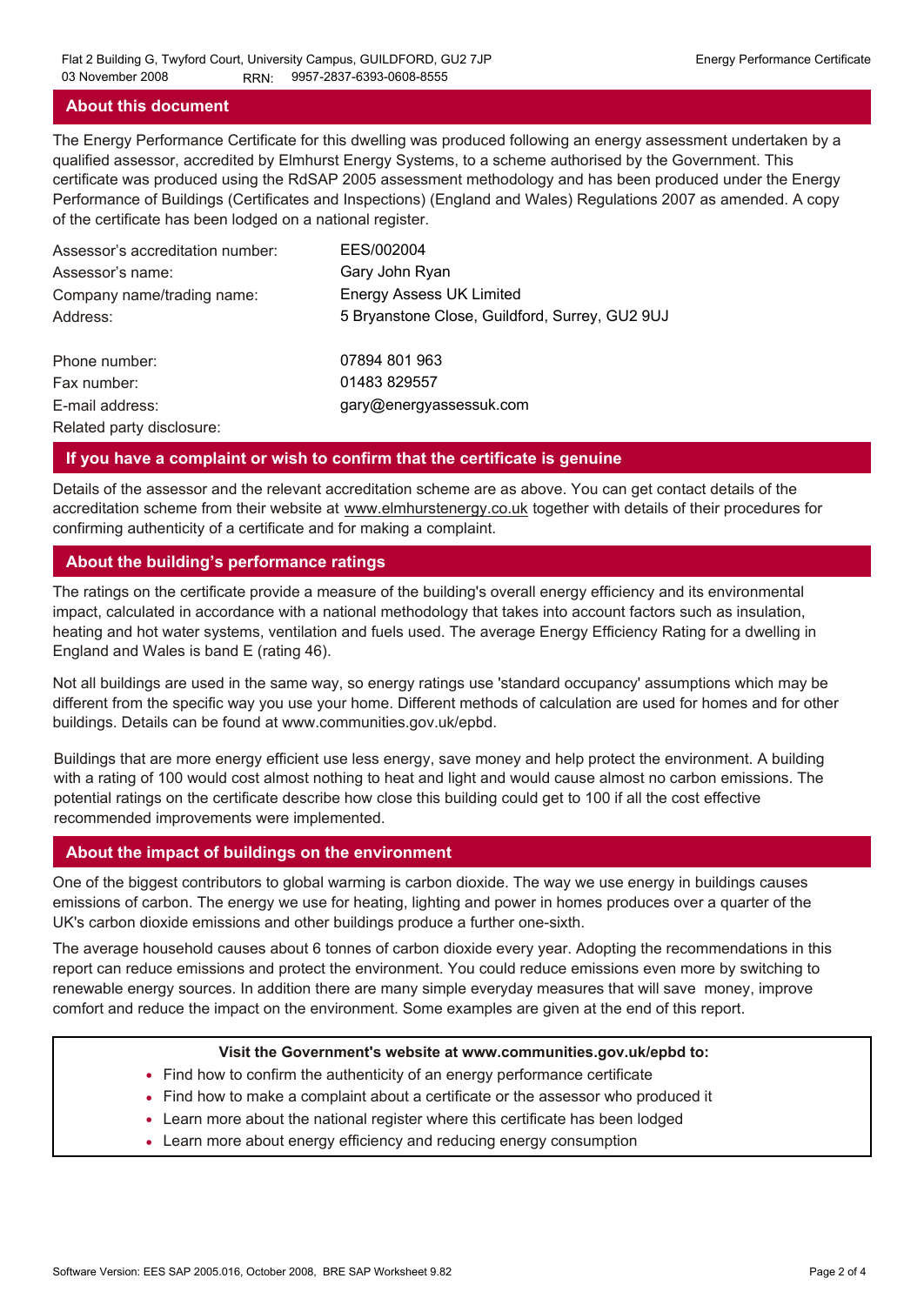# Recommended measures to improve this home's energy performance

Flat 2, Building G, Twyford Court,University Campus, GUILDFORD, GU2 7JP

Date of certificate:

Reference number: 9957-2837-6393-0608-8555 03 November 2008

## **Summary of this home's energy performance related features**

The following is an assessment of the key individual elements that have an impact on this home's performance rating. Each element is assessed against the following scale: Very poor / Poor / Average / Good / Very good.

| Elements                                  | Description                                                        | Current performance      |                 |
|-------------------------------------------|--------------------------------------------------------------------|--------------------------|-----------------|
|                                           |                                                                    | <b>Energy Efficiency</b> | Environmental   |
| Walls                                     | Cavity wall, as built, insulated (assumed)                         | Good                     | Good            |
| Roof                                      | Pitched, insulated (assumed)                                       | Good                     | Good            |
| Floor                                     | (other premises below)                                             |                          |                 |
| Windows                                   | Fully double glazed                                                | Average                  | Average         |
| Main heating                              | Community scheme                                                   | Good                     | Good            |
| Main heating controls                     | Flat rate charging, no thermostatic control of room<br>temperature | Very poor                | Very poor       |
| Secondary heating                         | None                                                               |                          |                 |
| Hot water                                 | From main system                                                   | Very good                | Very good       |
| Lighting                                  | Low energy lighting in all fixed outlets                           | Very good                | Very good       |
| Current energy efficiency rating          |                                                                    | <b>B</b> 82              |                 |
| Current environmental impact (CO2) rating |                                                                    |                          | C <sub>78</sub> |

### **Low and zero carbon energy sources**

None

## **Recommendations**

None

## **Further measures to achieve even higher standards**

None